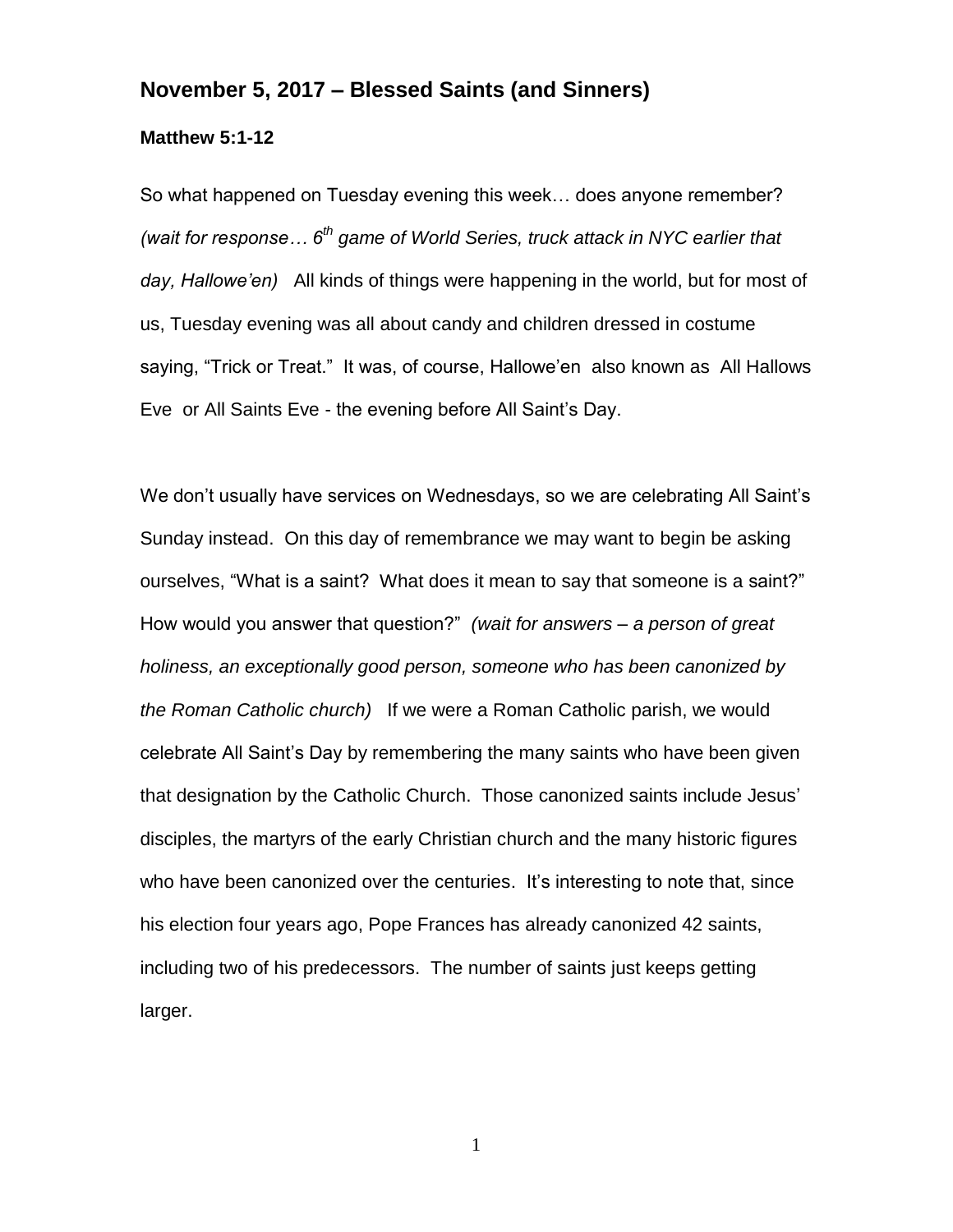But the United Church of Canada doesn't give out this particular honour so what do we do on All Saint's Sunday? Well, we typically use this day to remember all those from our families, our congregation and the wider church who have died. It is a day to honour those who have gone before us, those members of our families who first came to Canada, the faithful who built this United Church of ours, the ministers who inspired us, the people who taught us in Sunday School, our parents, our grandparents and our godparents. It is a time to remember those who have died and to give thanks.

These ancestors in our faith are sometimes referred to as the "communion of saints ". In fact when I perform a committal service at a graveside, I often say the words,

We do this with the assurance that this person has already gone peacefully into that abiding place prepared for us, gently into God's deeper presence, and confidently into that communion of saints surrounding us all.

So how confident would you be about entering that communion? Do you think you belong with the other saints? Do you think those who have gone before you in your family or in this church are a part of that group? How would we know, what standard could we use?

One yard stick we could consider would be The Beatitudes, today's scripture reading. This excerpt from Jesus' Sermon on the Mount is a list of blessings. In his sermon Jesus told his followers that God blesses those who are meek, those who are poor in spirit, those who hunger and thirst for justice, those who mourn,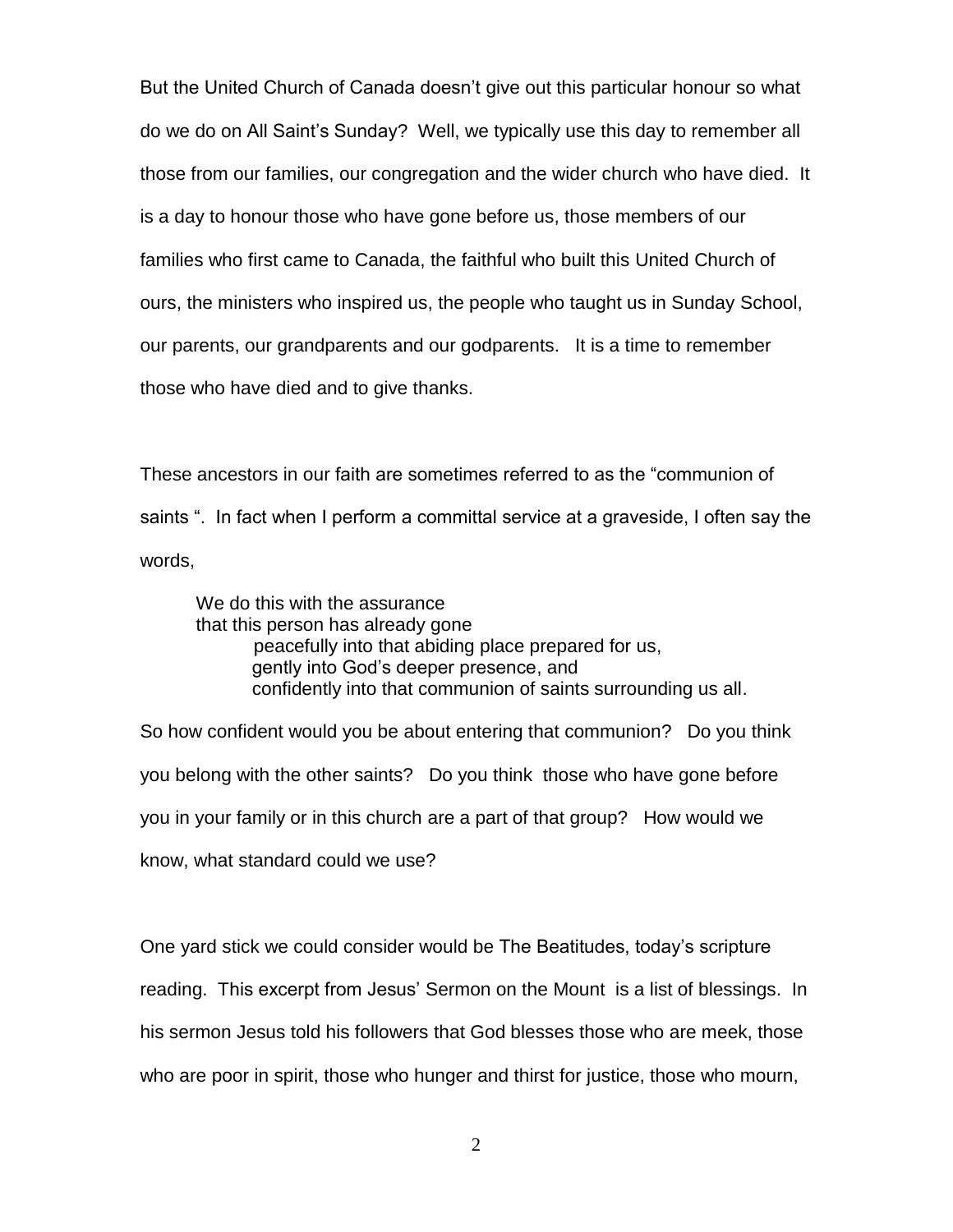those who show mercy, those whose hearts are clean, those who work for peace and those who are persecuted because of their struggle for justice.

I don't think that Jesus ever meant this list to be a set of commandments, but it is still useful to consider how many of us are able to see ourselves in that list. Some of us may be grieving, some of us may be gentle in character, some may doing what they can to work for peace and others may be poor in spirit and thus seeking a deeper connection with God. But very few of us would be able to truthfully claim that are hearts are clean or that we have been persecuted because of our struggle for justice. I know that I'm not usually perceived as meek and my hunger and thirst for justice is often too easily satisfied.

The reality is that most of us are going to struggle to see ourselves clearly in this list. And that's OK, because none of us are perfect and neither were the saints that the Roman Catholic Church canonized. You see they were all human just like you and me. We know that Jesus' disciples and the leaders of the early church struggled in their ministry. Saint Peter denied Jesus three times, Saint Paul persecuted the follower's of Jesus before he became one himself, Saint Augustine was a womanizer, and the list goes on. These leaders in the church, these members of the communion of saints, were, of course, sinners too. The good news is that the Ground of our Being does not expect or need perfection. God's love is unconditional, God's blessing is available to all of us.

There's a Lutheran church in the United States that was started by a priest named Nadia Bolz-Weber. Nadia wanted to stress this good news of God's

3